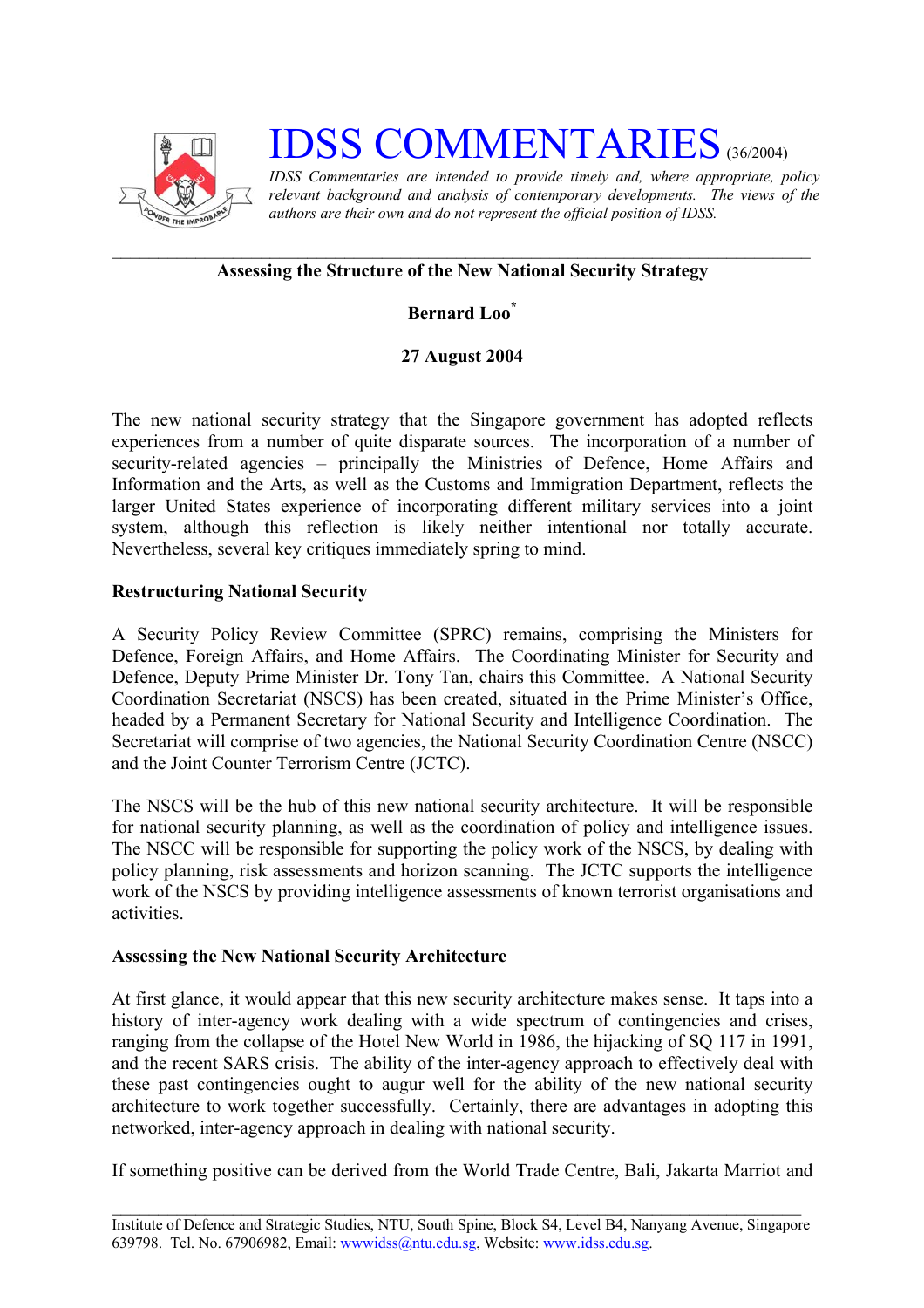Madrid terrorist attacks, it is that policy-makers have become painfully aware that national security can no longer be seen purely in terms of the military. Rather, national security is necessarily multi-faceted, incorporating both internal and external facets. It is not to say that national has become multi-faceted as a result of these terrible acts of terrorism; rather these acts have highlighted what was always the multi-faceted nature of national security. And, as national security is multi-faceted by nature, the responses states adopt to ensure national security ought also to be necessarily multi-faceted, incorporating the work of separate but related agencies such as the Ministries of Home Affairs, Finance, Foreign Affairs and Defence. An inter-agency network, being coordinated by a central authority, clearly makes sense.

#### **Potential Pitfalls**

That is not to say, however, that there are no potential pitfalls that will have to be negotiated successfully by this new national security architecture. Three main potential problems come readily to mind.

Turf battles, especially in the initial period of re-organisation, will almost be inevitable. This phenomenon has been virtually ever-present in any state when existing agencies and organisations were re-organised into an inter-agency network. The incorporation of internal and external security mechanisms, for instance, will bring together two organisations that have directed their attention traditionally towards very different types of targets, operating in very different types of environments. However, the lines between the two are not always clear and distinct. It is plausible that problems may arise, in the tracking of a particular target, where the lines between internal and external security become blurred. How both organisations handle the baton change will be crucial, and there is no guarantee that this baton change will be necessarily smooth and seamless.

To some extent, this speaks to a more fundamental problem, that is, the bringing together of disparate organisations with very different cultures and modes of operation. Internal and external security agencies, for instance, adopt very different methodologies in their respective work. How one agency assesses the intelligence from another agency then becomes potentially problematic. This then complicates the integration of intelligence from external and internal security agencies, and can complicate the process of generating an accurate composite picture of the security environment. Furthermore, different organisations have traditionally evolved very different organisational cultures, and getting personnel from disparate agencies to work together can be problematic.

Both potential pitfalls highlight an even more fundamental problem, that of strategic mindsets. It may make sense to incorporate defence and home affairs teams into the NSCS and its subordinate agencies, but this brings together people who have been trained to think very differently. Military personnel, especially coming from an armed forces that has been trained and configured towards conventional military operations, typically think in terms of decisive action, of seeking or drawing out the enemy and defeating this enemy in decisive battle. Military personnel are trained, in other words, to seek decisive victory. Strategy, the matching of political objectives with the instruments of national power, therefore seeks the defeat of the enemy.

Strategy for internal security, however, focuses not on decisive victory, on defeating the enemy, but preventing the enemy from attaining operational or strategic success. Police